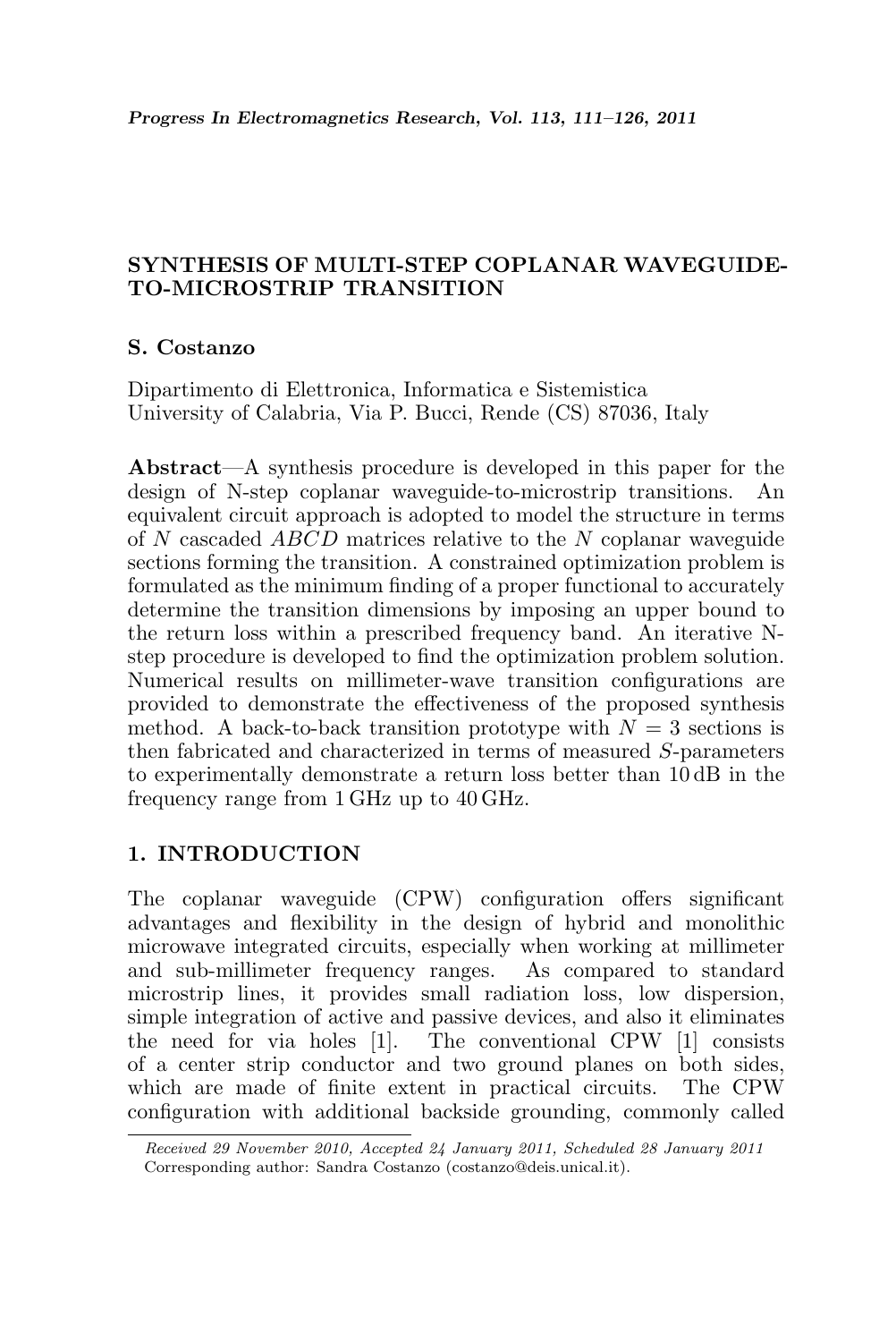conductor-backed coplanar waveguide, provides further advantages in terms of mechanical stability, thermal dissipation capability and integration. The above features make CPW and its variant conductorbacked CPW ideally suited for the design of low-loss, compact and inexpensive uniplanar structures [2–4]. Applications involving the integration of CPWs and microstrip lines on the same circuit or adopting on-wafer measurement techniques with CPW probes require the flexible combination and compatibility of both microstrip and CPW technologies. As a consequence of this, the design of wideband, low-loss and reduced size transitions between CPWs and microstrip lines has become an essential point, subject to rigorous research since many years [5–10]. When working at millimeterwave frequencies, the requirement of a transition structure is also related to the dimensions limitations of standard connectors, often preventing a direct connection to CPWs circuits. An interesting transition structure which provides a gradual transformation of the electric and magnetic fields between a CPW or conductor-backed CPW and a microstrip or a stripline was proposed in [11, 12]. It exploits results coming from the analysis of normal propagation modes in conductor-backed CPW structures [13, 14] to assume the characteristic impedance of conductor-backed CPW as given by the combination of two characteristic impedances associated to the CPW mode and the microstrip mode, respectively. These impedances are strongly influenced by the conductor-backed CPW parameters dimensions. In particular, for small values of the ratio between the center line-toground line separation and the substrate height, the CPW propagation mode is dominant. On the other hand, when this ratio increases, the conductor-backed CPW structure turns to a microstrip line and the microstrip mode becomes more dominant. On the basis of this consideration, the configuration presented in [11, 12] realizes a smooth transition, in terms of both impedance and field match, by gradually enlarging the width of the center line of conductor-backed CPW to the microstrip width, while keeping the characteristic impedance value constant along the structure. For simplicity of implementation, the transition is divided into N sections of conductor-backed CPW having equal length and impedance, with the geometrical parameters of each section derived from the structural expressions reported in [1]. A numerical analysis based on the use of Ansoft HFSS simulator is presented in [11, 12] to demonstrate the wideband behavior of the transition structure, by examining the effect of the length as well as the number of sections on the operating bandwidth. Experimental results on back to back transitions are also discussed in [11, 12] to validate the proposed transition configuration.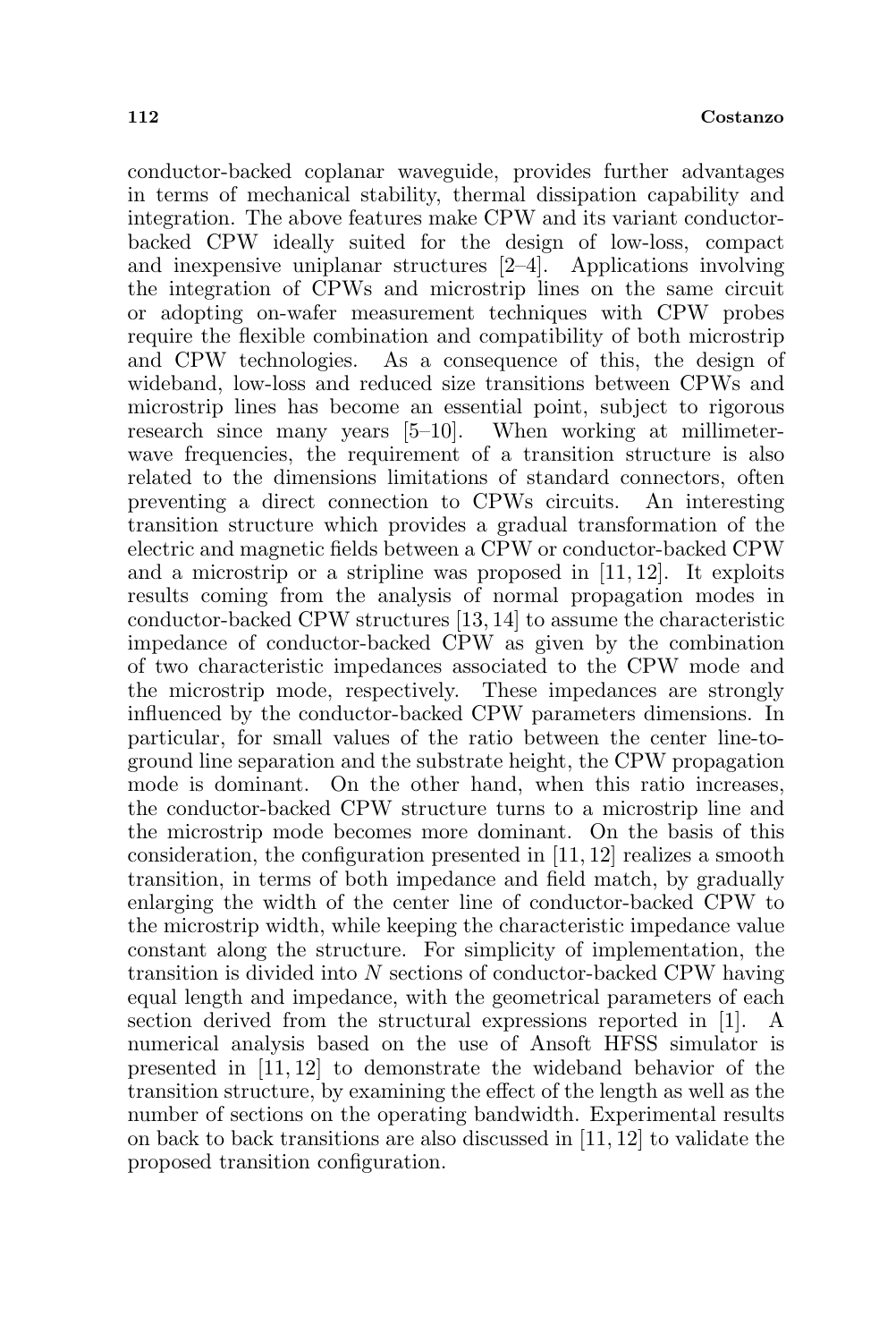In this paper, a synthesis procedure is developed to accurately determine the dimensions of the conductor-backed CPW-to-microstrip transition configuration proposed in [11, 12]. Based on the approach outlined in [11, 12], the fundamental mode propagation is assumed, and each section of the conductor-backed CPW-to-microstrip transition is properly dimensioned to prevent the excitation of higher-order modes [15, 16] within the operating frequency band. A gradual smooth transformation is realized from the CPW mode to the microstrip mode, while keeping the characteristic impedance constant along the transition [12], so reflections due to impedance changes are avoided and the assumption of single-mode operation gives accurate results. As a matter of fact, it is expected only that reactive phenomena responsible for resonances could be produced at the transition sections due to dimensions changes. On the basis of single-mode assumption, a simplified equivalent circuit approach is adopted, with the transition structure modelled in terms of N cascaded ABCD matrices relative to its N sections, and a compact expression is derived for the reflection coefficient  $S_{11}$  at the transition input as a function of the propagation constants of the N conductor-backed CPW transition sections. By imposing a proper upper bound to the return loss within a frequency band limited by the intersection frequency between the fundamental mode and the first higher-order mode, a constrained optimization problem is formulated as the minimum finding of a  $N$  variable functional, and an iterative N-step procedure is developed to find the solution in terms of the  $N$  phase constants relative to the  $N$  transition sections. The structural formulas of conductor-backed CPWs are finally applied to determine the N-step transition dimensions. The effectiveness of the synthesis procedure is demonstrated by discussing numerical results on two millimeter-wave conductor-backed CPW-tomicrostrip transition configurations with different number of sections, and validation with Ansoft Designer simulations are provided. For both the examined transition structures, a wideband behavior is numerically predicted, with a return loss below  $-10$  dB from 1 GHz up to 65 GHz. Furthermore, experimental validations are provided in terms of measured S-parameters on a back-to-back 3-step transition prototype, by confirming the correct operating behavior of the return loss up to 40 GHz.

## 2. THEORY

The conductor-backed CPW-to-microstrip transition proposed in [11, 12] and examined in this paper is shown in Fig. 1. It is used to connect a conductor-backed CPW of dimensions  $W_c$ ,  $S_c$ ,  $G_c$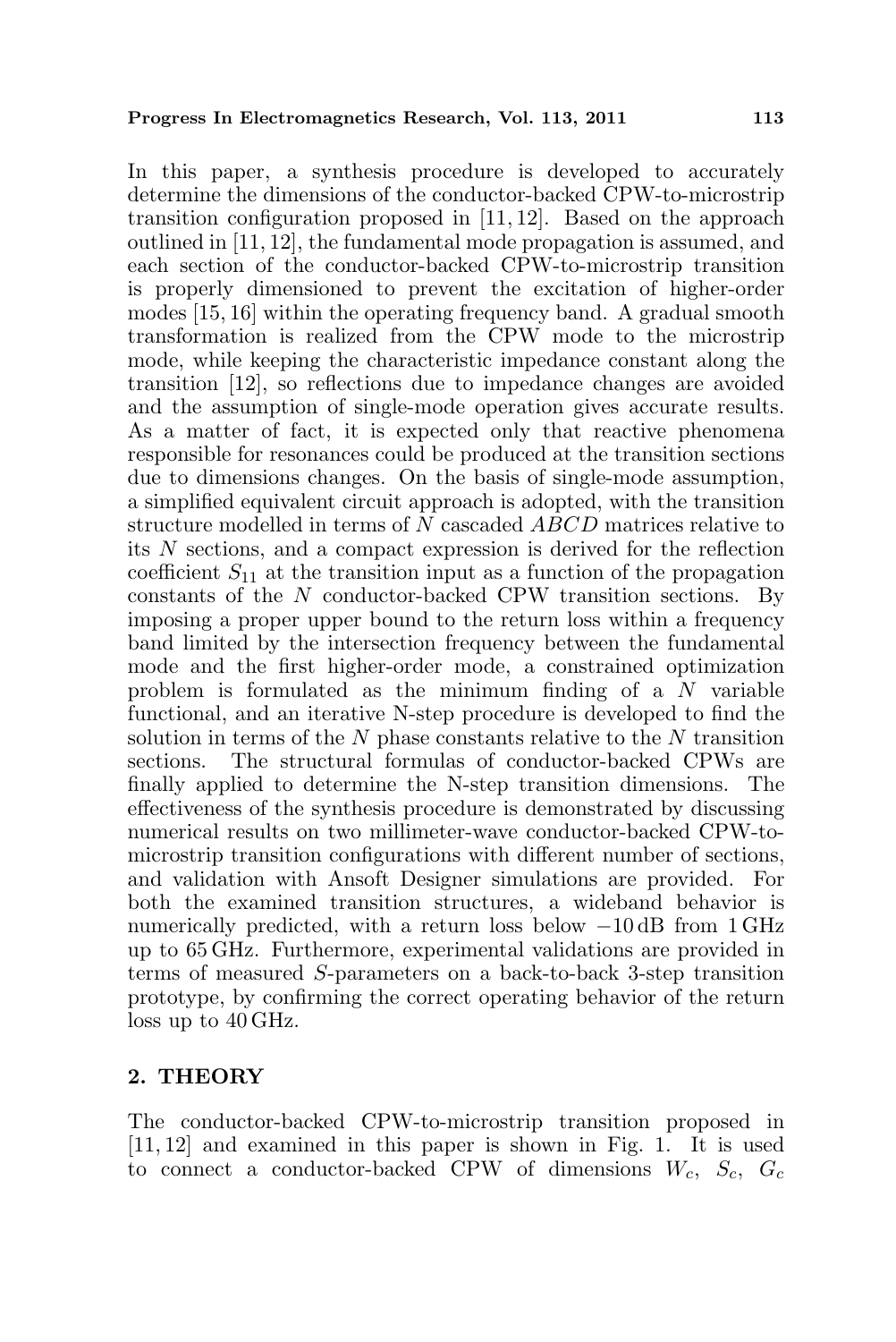

Figure 1. Layout of conductor-backed CPW-to-microstrip transition: (a) Top view and (b) Side view.

to a microstrip line of width  $W_m$ , and consists of N sections of conductor-backed CPW with equal length  $L$  and parameters  $W_i$ ,  $S_i$  $(i = 1, 2, \ldots, N)$ . Each section is designed to have a characteristic impedance  $Z_c$ , while  $Z_o$  is the impedance value of the connected conductor-backed CPW and microstrip line. To guarantee the gradual change of the electric and magnetic fields from the CPW mode to the microstrip mode, the proper design of the transition in Fig. 1 leads to increase the parameters  $W_i, S_i$   $(i = 1, 2, ..., N)$  along the structure, from the conductor-backed CPW side to the microstrip line. In [11, 12], this design process is performed uniquely on the basis of parametric simulations on Ansoft HFSS software, with no specific criteria to determine the structure dimensions, so implying a heavy repeatition procedure, with variable simulation costs when changing the design constraints in terms of operating frequency band and dimensions. In this paper, a theoretical modelling of the structure in Fig. 1 is developed by assuming the equivalent circuit of Fig. 2, where the connected conductor-backed CPW and the microstrip line are both described by uniform transmission lines of characteristic impedance  $Z<sub>o</sub>$  $(Fig. 2(a))$ , and the transition is modelled in terms of N cascaded  $ABCD$  matrices (Fig. 2(b)) relative to the N sections of uniform transmission lines having characteristic impedance  $Z_c$ .

The two-port *ABCD* matrix elements of the *i*th section are given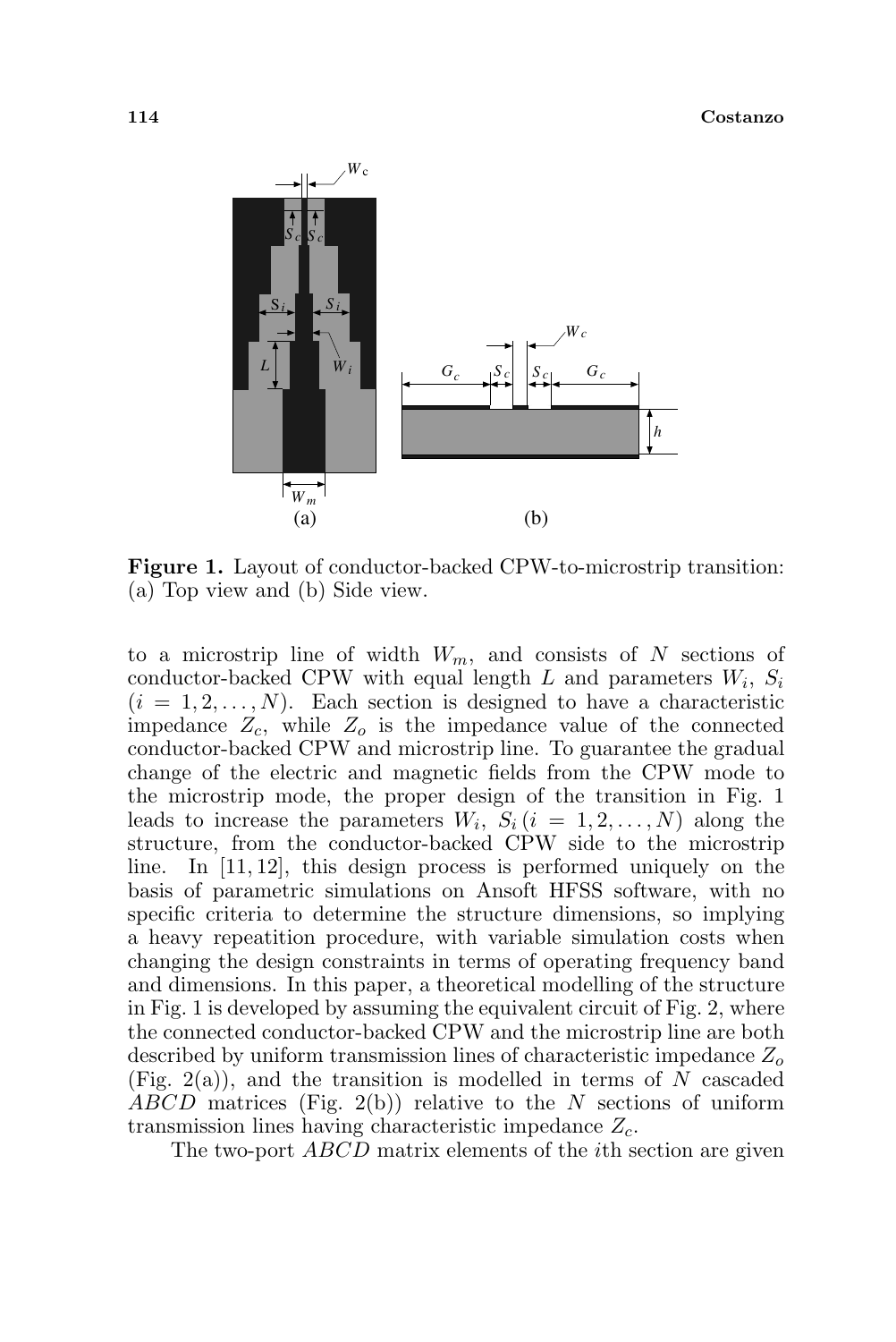

Figure 2. Equivalent circuit topology of conductor-backed CPWto-microstrip transition: (a) Full cascaded circuit and (b) Cascaded circuit of N-step transition.

by [17]:

$$
ABCD_i = \begin{bmatrix} \cosh \gamma_i L & Z_c \sinh \gamma_i L \\ \frac{1}{Z_c} \cdot \sinh \gamma_i L & \cosh \gamma_i L \end{bmatrix}
$$
 (1)

where  $\gamma_i = \alpha_i + j\beta_i$  is the complex propagation constant, with:

$$
\beta_i = \beta_o \sqrt{\epsilon_{eff}^i}
$$
 (2)

 $\beta_o$  being the free-space propagation constant.

The attenuation constant  $\alpha_i$  and the effective dielectric constant  $\epsilon_{\text{eff}}^{i}$  of the *i*<sup>th</sup> section are determined by the quasi-static formulas based on the conformal mapping technique [1].

The ABCD matrix of the entire transition is derived by cascading the ABCD matrices relative to all sections, so giving:

$$
ABCD_T = \begin{bmatrix} A_T & B_T \\ C_T & D_T \end{bmatrix} = \prod_{i=1}^N \begin{bmatrix} A_i & B_i \\ C_i & D_i \end{bmatrix} \tag{3}
$$

Some manipulations lead to obtain:

$$
A_T = D_T = \cosh\left[\left(\gamma_1 - \sum_{i=2}^N \gamma_i\right)L\right]
$$

$$
B_T = Z_c \sinh\left[\left(\gamma_1 + \sum_{i=2}^N \gamma_i\right)L\right]
$$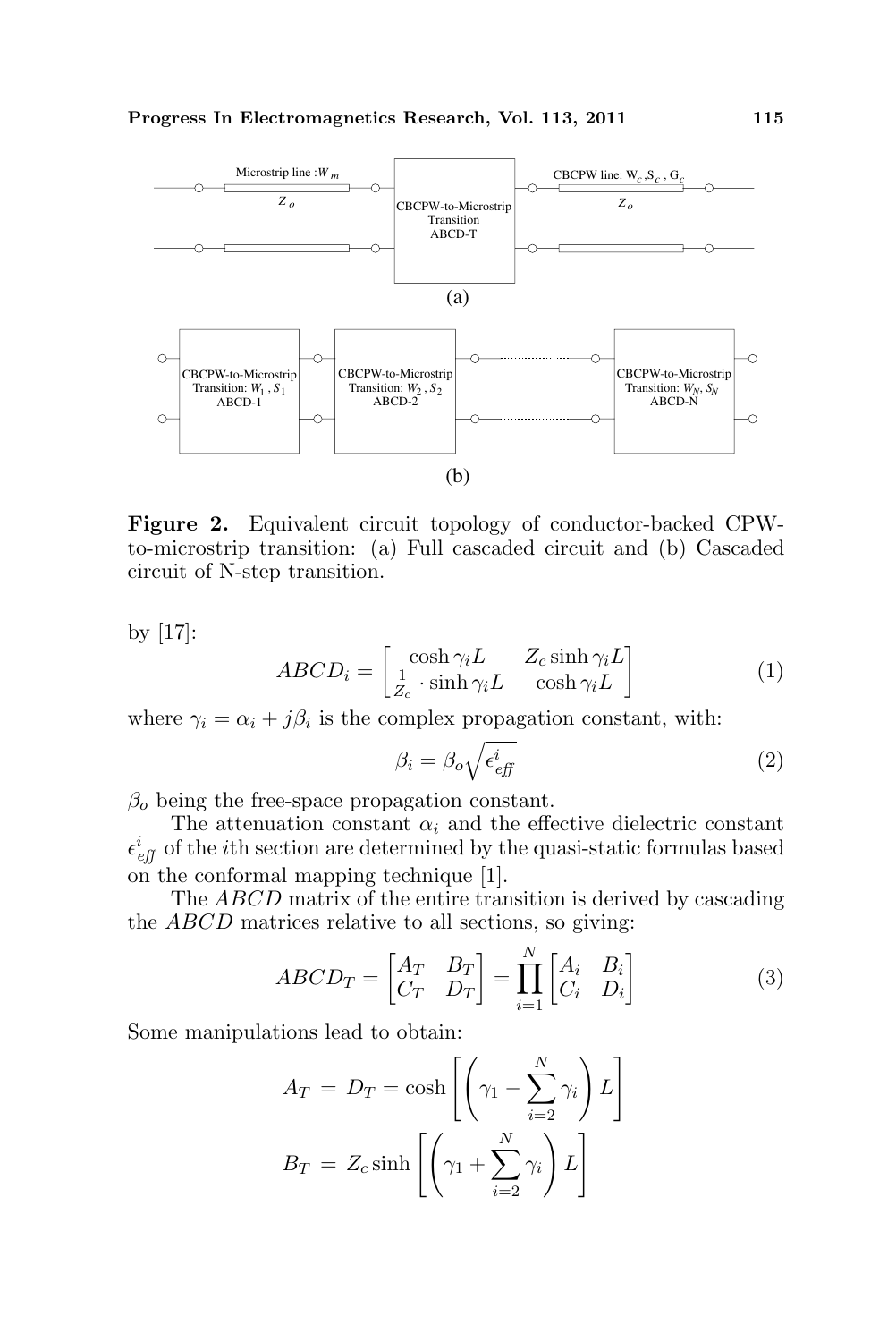116 Costanzo

$$
C_T = \frac{1}{Z_c} \cdot \sinh\left[\left(\gamma_1 + \sum_{i=2}^N \gamma_i\right) L\right]
$$
 (4)

The reflection coefficient  $S_{11}$  at the transition input can be expressed in terms of  $ABCD_T$  parameters as follows [17]:

$$
S_{11} = \frac{A_T + \frac{B_T}{Z_o} - C_T Z_o - D_T}{A_T + \frac{B_T}{Z_o} + C_T Z_o + D_T}
$$
(5)

The substitution of expressions (4) into relation (5) gives:

$$
S_{11} = \frac{\left(\frac{Z_c^2 - Z_o^2}{Z_c^2 + Z_o^2}\right) \cdot \sinh\left[\left(\gamma_1 + \sum_{i=2}^N \gamma_i\right) L\right]}{\sinh\left[\left(\gamma_1 + \sum_{i=2}^N \gamma_i\right) L\right] + \frac{2Z_c Z_o}{Z_c^2 + Z_o^2} \cosh\left[\left(\gamma_1 - \sum_{i=2}^N \gamma_i\right) L\right]} \tag{6}
$$

A compact form of expression (6) can be written as:

$$
S_{11} = P \cdot \frac{\sinh\left(\theta_1 + \sum_{i=2}^N \theta_i\right)}{\sinh\left(\theta_1 + \sum_{i=2}^N \theta_i\right) + Q \cosh\left(\theta_1 - \sum_{i=2}^N \theta_i\right)}\tag{7}
$$

where:

$$
P = \frac{Z_c^2 - Z_o^2}{Z_c^2 + Z_o^2}, \quad Q = \frac{2Z_cZ_o}{Z_c^2 + Z_o^2}, \quad \theta_i = \gamma_i L, \quad i = 1, 2, \dots, N \tag{8}
$$

Following Fano's considerations on the theoretical limitations of broadband matching [18], we can impose the magnitude of the reflection coefficient  $S_{11}$  to be smaller than or equal to a specified value  $\rho_m$  within a prescribed frequency band B, i.e.:

$$
|S_{11}(f)| \le \rho_m, \quad \forall f \in B \tag{9}
$$

Due to the assumption of fundamental mode propagation, the reliable band B of the approach adopted in the paper is upper limited by the intersection frequency between the fundamental mode and the first higher-order mode [15, 16]. However, this upper bound does not give strong limitations, as a proper selection of CPW dimensions can inhibit higher-order modes, so providing a very wideband behavior.

By substituting expression (7) into relation (9), we have:  $\overline{a}$ 

$$
\left| \frac{\sinh(\theta_1 + \sum_{i=2}^N \theta_i)}{\sinh(\theta_1 + \sum_{i=2}^N \theta_i) + Q \cosh(\theta_1 - \sum_{i=2}^N \theta_i)} \right| \le \frac{\rho_m}{|P|} \tag{10}
$$

The application of Schwarz's inequality [19] gives: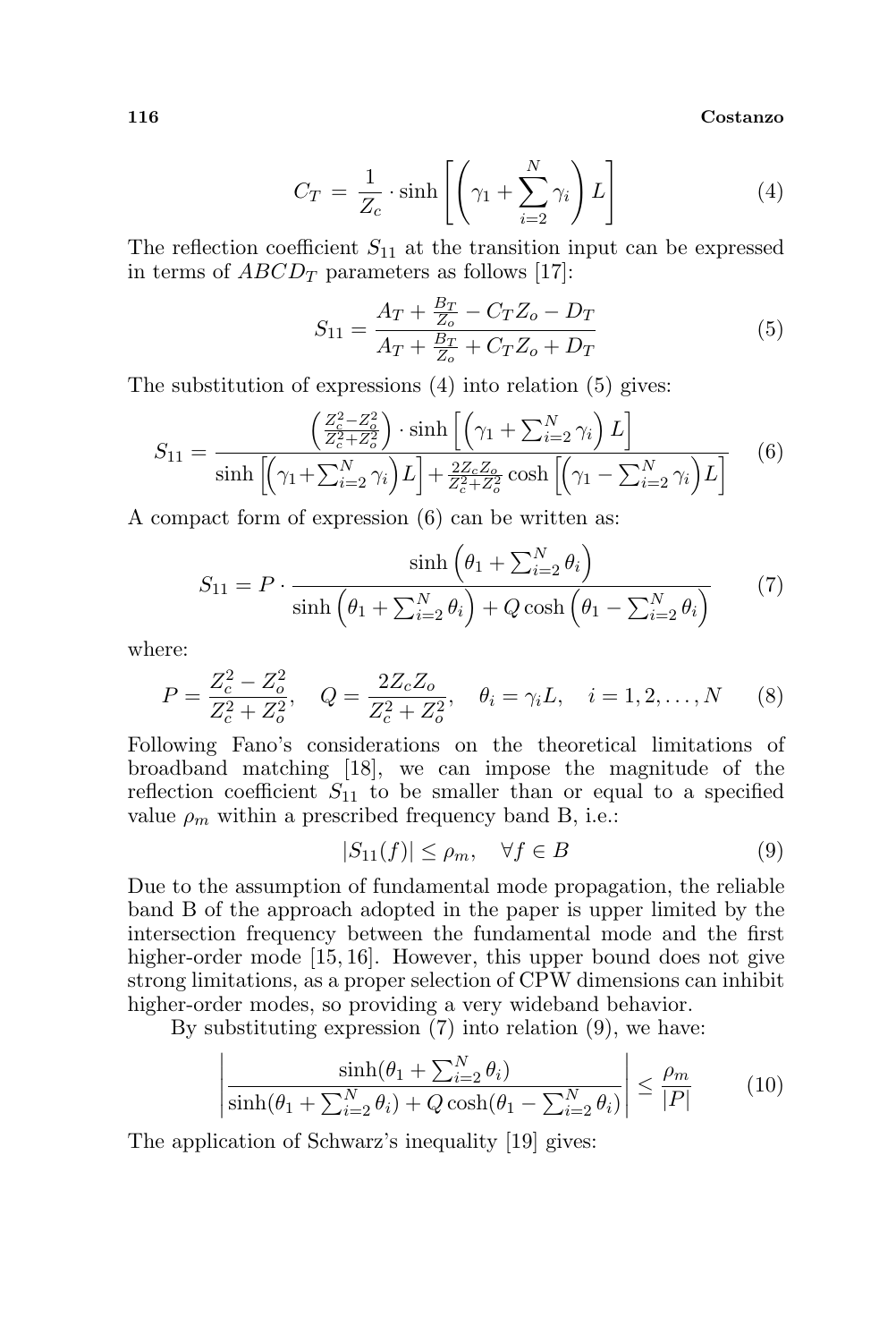$$
\left| \sinh \left( \theta_1 + \sum_{i=2}^N \theta_i \right) + Q \cosh \left( \theta_1 - \sum_{i=2}^N \theta_i \right) \right|
$$
  

$$
\leq \left| \sinh \left( \theta_1 + \sum_{i=2}^N \theta_i \right) \right| + Q \left| \cosh \left( \theta_1 - \sum_{i=2}^N \theta_i \right) \right| \qquad (11)
$$

from which:

$$
\frac{\left|\sinh\left(\theta_{1} + \sum_{i=2}^{N} \theta_{i}\right)\right|}{\left|\sinh\left(\theta_{1} + \sum_{i=2}^{N} \theta_{i}\right)\right| + Q\left|\cosh\left(\theta_{1} - \sum_{i=2}^{N} \theta_{i}\right)\right|} \leq \frac{\rho_{m}}{|P|} \tag{12}
$$

Let us impose:

$$
\theta_1 - \sum_{i=2}^{N} \theta_i = a_1 + jb_1, \quad \theta_1 + \sum_{i=2}^{N} \theta_i = a_2 + jb_2 \tag{13}
$$

where:

$$
a_1 = \left(\alpha_1 - \sum_{i=2}^N \alpha_i\right) L, \quad b_1 = \left(\beta_1 - \sum_{i=2}^N \beta_i\right) L \tag{14}
$$

$$
a_2 = \left(\alpha_1 + \sum_{i=2}^{N} \alpha_i\right) L, \quad b_2 = \left(\beta_1 + \sum_{i=2}^{N} \beta_i\right) L \tag{15}
$$

In the case of small losses  $(\alpha_i \ll \beta_i, \forall i = 1, 2, ..., N)$ , we can assume  $a_1 \simeq 0$  and  $a_2 \simeq 0$ , so a compact form of relation (12) can be easily derived as:

$$
C_1|\sin b_2| \le C_2|\cos b_1| \tag{16}
$$

where

$$
C_1 = \left(1 - \frac{\rho_m}{|P|}\right), \quad C_2 = \frac{\rho_m Q}{|P|} \tag{17}
$$

The unknowns  $\beta_i(f)$   $(f \in B, i = 1, 2, ..., N)$  into Eq. (16) are determined as solutions of a nonlinearly constrained optimization problem [20], formulated as the finding of the least value of the functional:

$$
\psi(\beta_1, \beta_2, \dots, \beta_N) = C_1 |\sin b_2| - C_2 |\cos b_1| \tag{18}
$$

subject to the constraint given by Eq. (2).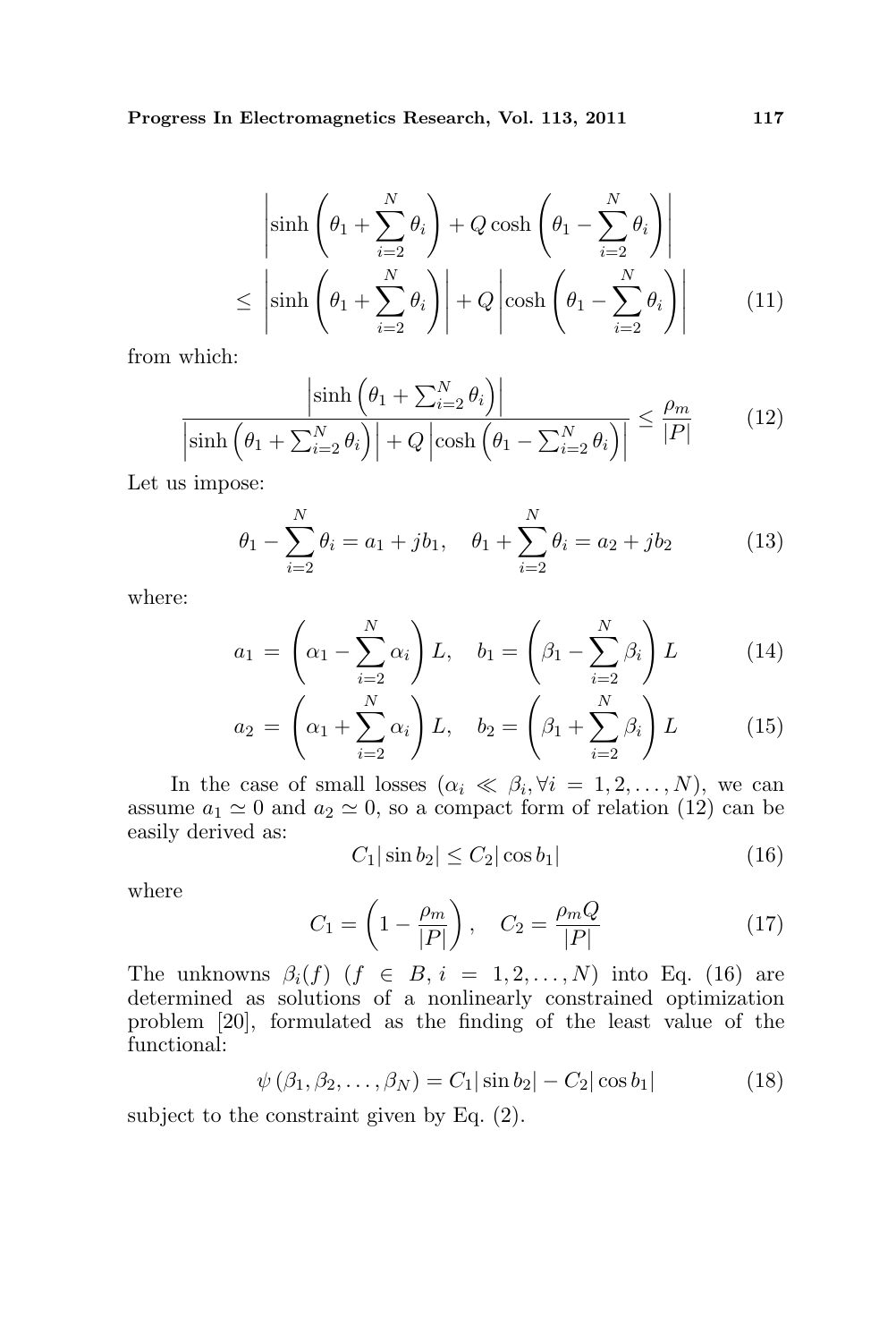#### 118 Costanzo

From the knowledge of the phase constant  $\beta_i$  relative to the *i*th section, the effective dielectric constant  $\epsilon_{\text{eff}}^{i}$  is derived, which in turns is related to the section dimensions  $W_i$ ,  $S_i$  by the expression [1]:

$$
\epsilon_{\text{eff}}^{i} = \frac{1 + \epsilon_r \cdot \frac{K(k')}{K(k)} \cdot \frac{K(k_1)}{K(k_1')}}{1 + \frac{K(k')}{K(k)} \cdot \frac{K(k_1)}{K(k_1')}}\tag{19}
$$

where  $k = \frac{a}{b}$  $\frac{a}{b}$ ,  $k_1 = \frac{\tanh(\frac{\pi a}{4h})}{\tanh(\frac{\pi b}{b})}$  $\frac{\tanh(\frac{\pi a}{4h})}{\tanh(\frac{\pi b}{4h})}, k' = \sqrt{\tanh(\frac{\pi b}{4h})}$  $\overline{1-k^2}, k'_1 =$  $\mathcal{L}$  $\overline{1-k_1^2}, \ a = W_i,$  $b = W_i + 2S_i, K(\ldots)$  being the complete elliptic integral of the first kind.

To solve the problem, an iterative N-step optimization procedure is performed, for a given number  $N$  of sections. Due to the small changes between adjacent sections, we assume, as initial guess, all  $\beta_i$ are equal, so that:

$$
b_1 = -(N-2)\beta_1, \quad b_2 = N\beta_1 \tag{20}
$$

By substituting relations (20) into Eq. (18), the functional to be minimized at the first step with respect to the single variable  $\beta_1$  can be expressed as:

$$
\psi_1(\beta_1) = C_1 \left| \sin \beta_1 \cdot U_{N-1}(\cos \beta_1) \right| - C_2 \left| T_{N-2}(\cos \beta_1) \right| \tag{21}
$$

where  $T_i(\ldots)$  and  $U_i(\ldots)$  are the Chebyshev polynomials of the first and the second kind, respectively, and order  $j$  [19].

At the second step, the terms  $b_1$ ,  $b_2$  are expressed as:

$$
b_1 = \beta_1 - (N - 1)\beta_2, \quad b_2 = \beta_1 + (N - 1)\beta_2 \tag{22}
$$

Relations (22) are substituted into Eq. (18) for defining the second-step functional to be minimized with respect to the unknown  $\beta_2$ , namely:

$$
\psi_2(\beta_2) = C_1 \left| \sin \beta_1 \cdot [T_{N-1}(\cos \beta_2) + \cos \beta_1 \cdot U_{N-2}(\cos \beta_2)] \right|
$$
  
-C<sub>2</sub>  $\left| \cos \beta_1 \cdot T_{N-1}(\cos \beta_2) + \sin^2 \beta_2 \cdot U_{N-2}(\cos \beta_2) \right| (23)$ 

At the generic nth step, the optimization procedure involves the finding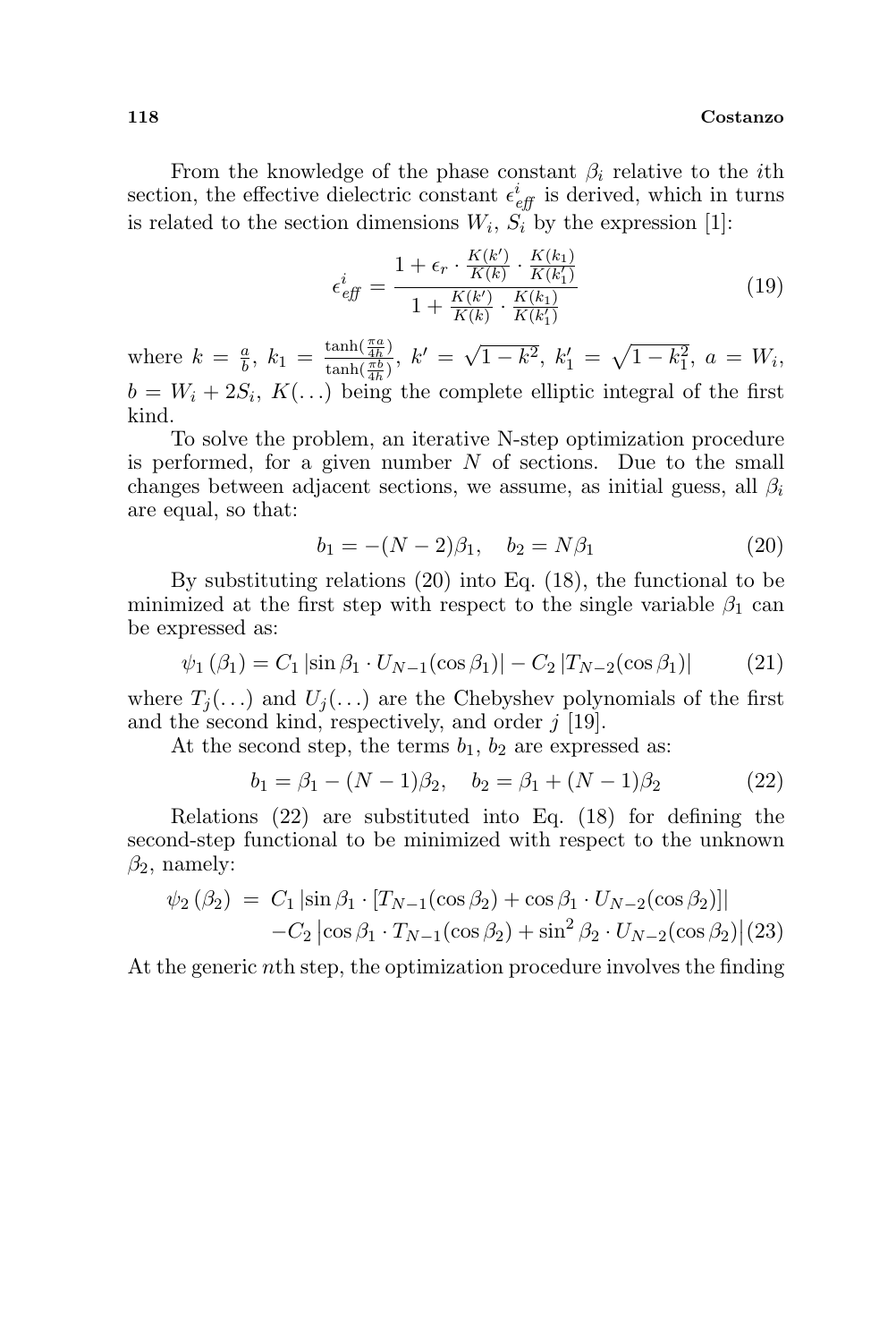of the least value of the functional: ¯

$$
\psi_n(\beta_n) = C_1 \left| \sin \left( \sum_{i=1}^{n-1} \beta_i \right) \cdot T_{N-n+1}(\cos \beta_n) + \cos \left( \sum_{i=1}^{n-1} \beta_i \right) \cdot \sin \beta_n \cdot U_{N-n}(\cos \beta_n) \right|
$$

$$
-C_2 \left| \cos \left( \beta_1 - \sum_{i=2}^{n-1} \beta_i \right) \cdot T_{N-n+1}(\cos \beta_n) + \sin \left( \beta_1 - \sum_{i=2}^{n-1} \beta_i \right) \cdot U_{N-n}(\cos \beta_n) \right| \tag{24}
$$

Finally, at the Nth step, the functional to be minimized is expressed as:

$$
\psi_N(\beta_N) = C_1 \left| \sin \left( \sum_{i=1}^{N-1} \beta_i \right) \cdot \cos \beta_N + \cos \left( \sum_{i=1}^{N-1} \beta_i \right) \cdot \sin \beta_N - C_2 \left| \cos \left( \beta_1 - \sum_{i=2}^{N-1} \beta_i \right) \cdot \cos \beta_N + \sin \left( \beta_1 - \sum_{i=2}^{N-1} \beta_i \right) \cdot \sin \beta_N \right| \tag{25}
$$

Once solved the optimization problem with respect to the unknowns  $\beta_i$  (i = 1,2, ..., N), the effective dielectric constant  $\epsilon_{\text{eff}}^i$ of each section is obtained from Eq. (2) and the dimensions  $W_i$ ,  $\tilde{S}_i$ are determined as solutions of Eq. (19) which satisfy the physical realizability constraints of the structure, namely:

$$
W_c \le W_i \le W_m
$$
  
\n
$$
S_i > S_c
$$
  
\n
$$
W_i > W_{i-1}, \quad i = 2, 3, ..., N
$$
  
\n
$$
S_i > S_{i-1}, \quad i = 2, 3, ..., N
$$
 (26)

The optimization procedure described above can be summarized as follows:

- 1. assign the dimensions of the conductor-backed CPW and the microstrip line to be connected, both having the same characteristic impedance  $Z_o$ ;
- 2. determine the reliable frequency band B by performing the characterization of higher-order modes relative to the conductorbacked CPW;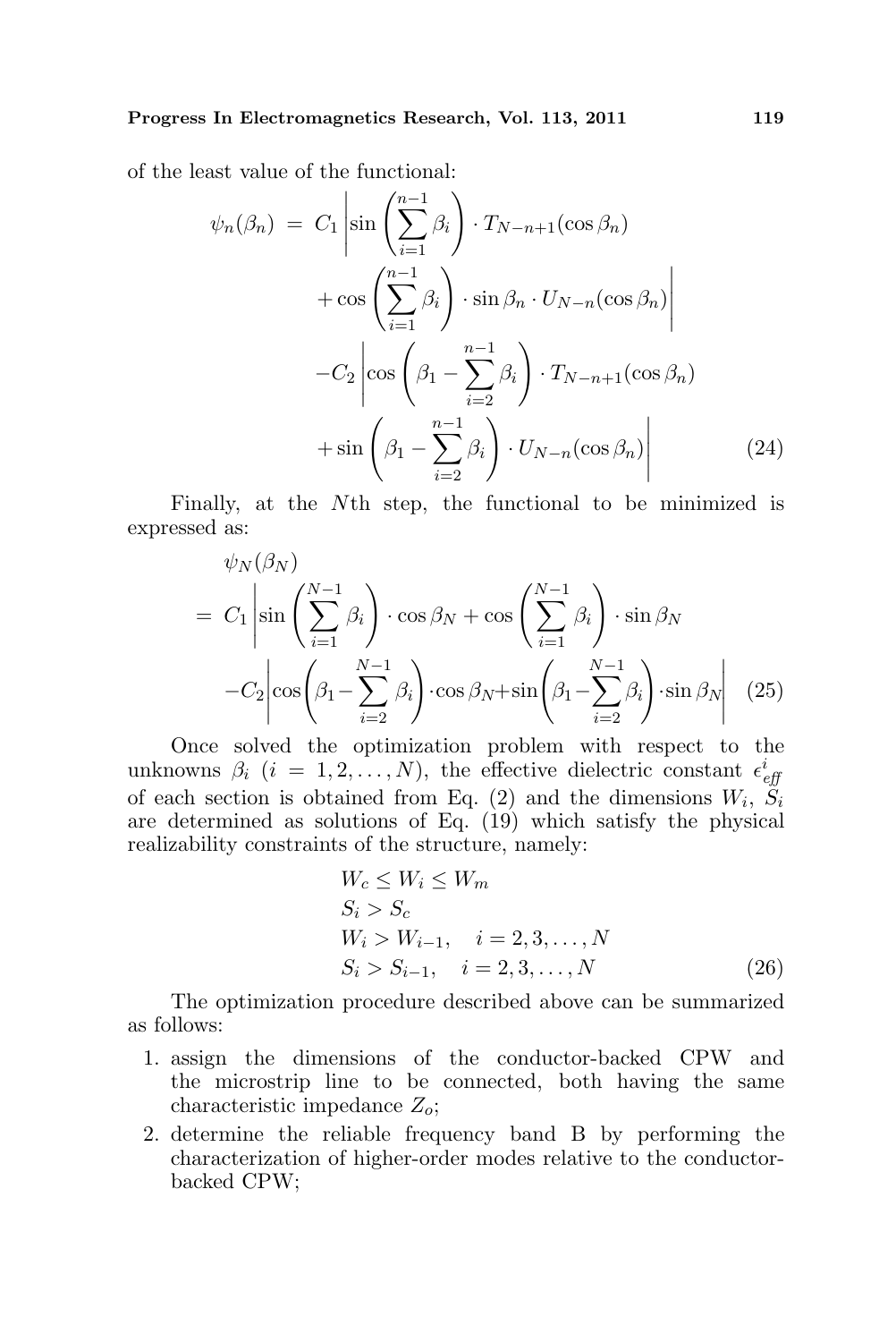- 3. fix the number N of transition sections, all having the same characteristic impedance  $Z_1$ , and a total transition length equal to  $\lambda_q/4$ ,  $\lambda_q$  being the guided wavelength;
- 4. impose a suitable upper bound  $\rho_m$  on the magnitude of the reflection coefficient at the transition input within the reliable band B determined from stage 2;
- 5. apply the N-step optimization procedure to determine the phase constant of each transition section;
- 6. from the phase constants obtained in stage 5, determine the effective dielectric constant and the dimensions of the N transition sections which satisfy the physical realizability constraints.

The proposed synthesis approach can have practical applications in the design of CPW-to-microstrip transitions useful to the packaging of compact integrated circuits [20–29].

Even if formulated for the connection between a conductor-backed CPW and a microstrip line, the optimization procedure can be also applied to the case of CPW without back plane, as originally considered in  $[11, 12]$ , by simply adopting the proper structural formulas  $[1]$ . In this case, it is expected that the absence of the back plate will reduce the occurrences of unwanted higher-order modes [15].

### 3. NUMERICAL RESULTS

The synthesis procedure outlined in the previous section is applied to accurately design two millimeter-wave transitions between a conductor-backed CPW and a microstrip line, both having characteristic impedance  $Z_0 = 50 \Omega$  on a dielectric substrate Arlon DiClad 880 ( $\epsilon_r = 2.2$  and  $\tan \delta = 0.0009$ ) of height  $h = 0.254$  mm. On the basis of quasi-static formulas reported in [1], the dimensions of the conductor-backed CPW are selected as  $W_c = 0.623$  mm,  $S_c =$ 0.1 mm and  $G_c = 3$  mm, at a central design frequency  $f_o = 30$  GHz. The microstrip line has width  $W_m = 0.773$  mm. To determine the reliable frequency band B, a characterization of the CPW higher-order modes is performed by following the approach outlined in [16], where the resonance effects in both the substrate thickness and the lateral directions are modelled in terms of an effective permittivity  $\epsilon_{\text{eff}}^{mn}$  for each higher-order mode  $HM_{mn}$ . In Table 1, the intersection frequency between the  $\epsilon_{\text{eff}}$  curves of the fundamental mode and the generic higher-order mode  $HM_{mn}$  is reported for the first three propagating modes in the conductor-backed CPW. It can be observed that the first higher-order mode  $HM_{01}$  intersects the fundamental mode at a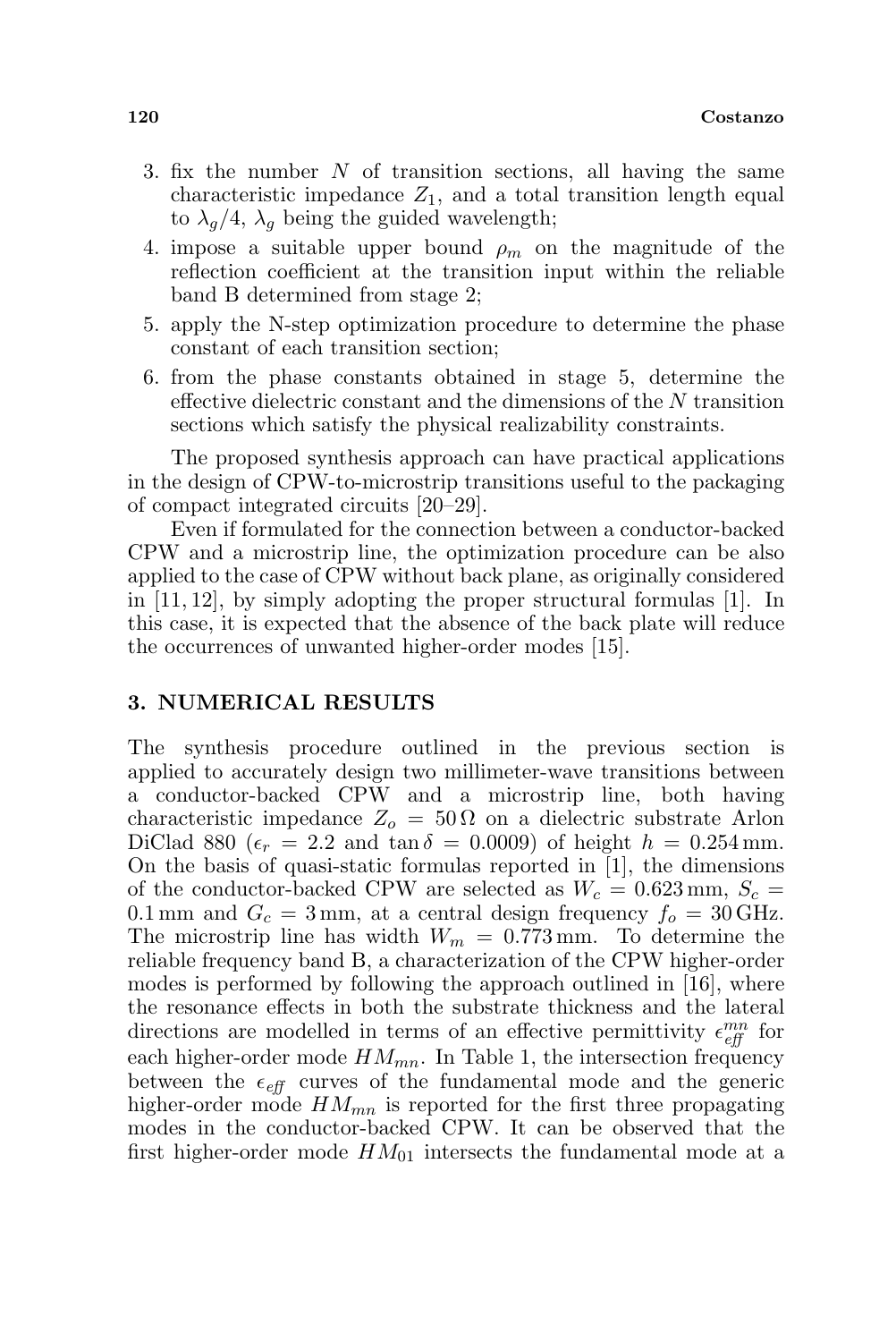frequency equal to 67 GHz, so an operating frequency band B going from 1 GHz up to 65 GHz is imposed.

The synthesis method is applied to design two different transitions, with  $N = 3$  and  $N = 5$  conductor-backed CPW sections, respectively, all having the same characteristic impedance  $Z_c = 51 \Omega$  slightly different from  $Z_o$ . In both cases, an upper bound  $\rho_m = -10 \text{ dB}$ is imposed for the magnitude of the reflection coefficient  $S_{11}$  at the transition input, and a total length equal to  $1.68 \text{ mm } (\lambda_q/4,$  $\lambda_g$  being the guided wavelength) is assumed for the transition. A Sequential Quadratic Programming (SQP) procedure based on a constrained quasi-Newton method [30] is applied to solve the N-step optimization problem formulated in Section 2 with respect to the unknowns  $\beta_i(f)$   $(i = 1, 2, ..., N)$ . The effective dielectric constant

**Table 1.** Intersection frequency  $f_c$  between fundamental mode and higher-order modes  $HM_{mn}$  for conductor-backed CPW.

| Mode      | Frequency $f_c$ [GHz] |
|-----------|-----------------------|
| $HM_{01}$ | 67                    |
| $HM_{02}$ | 133                   |
| $HM_{10}$ | 890                   |

Table 2. Effective dielectric constant and dimensions of conductorbacked CPW-to-microstrip transition of Fig. 1 (results from synthesis procedure of Section  $2 - \text{Case } N = 3$ .

| Section number | $\epsilon_{\textit{eff}}$ | $L$ (mm) | $W_i$ (mm) | $S_i$ (mm) |
|----------------|---------------------------|----------|------------|------------|
| $i=1$          | 1.78                      | 0.56     | 0.65       | 0.12       |
| $i=2$          | 1.81                      | 0.56     | 0.7        | 0.17       |
| $i=3$          | 1.83                      | 0.56     | 0.73       | 0.23       |

Table 3. Effective dielectric constant and dimensions of conductorbacked CPW-to-microstrip transition of Fig. 1 (results from synthesis procedure of Section  $2 - \text{Case } N = 5$ .

| Section number | $\epsilon_{\it eff}$ | $L$ (mm) | $W_i$ (mm) | $S_i$ (mm) |
|----------------|----------------------|----------|------------|------------|
| $i=1$          | 1.77                 | 0.336    | 0.64       | 0.11       |
| $i=2$          | 1.79                 | 0.336    | 0.67       | 0.14       |
| $i=3$          | 1.81                 | 0.336    | 0.7        | 0.17       |
| $i=4$          | 1.83                 | 0.336    | 0.73       | 0.23       |
| $i=5$          | 1.86                 | 0.336    | 0.76       | 0.3        |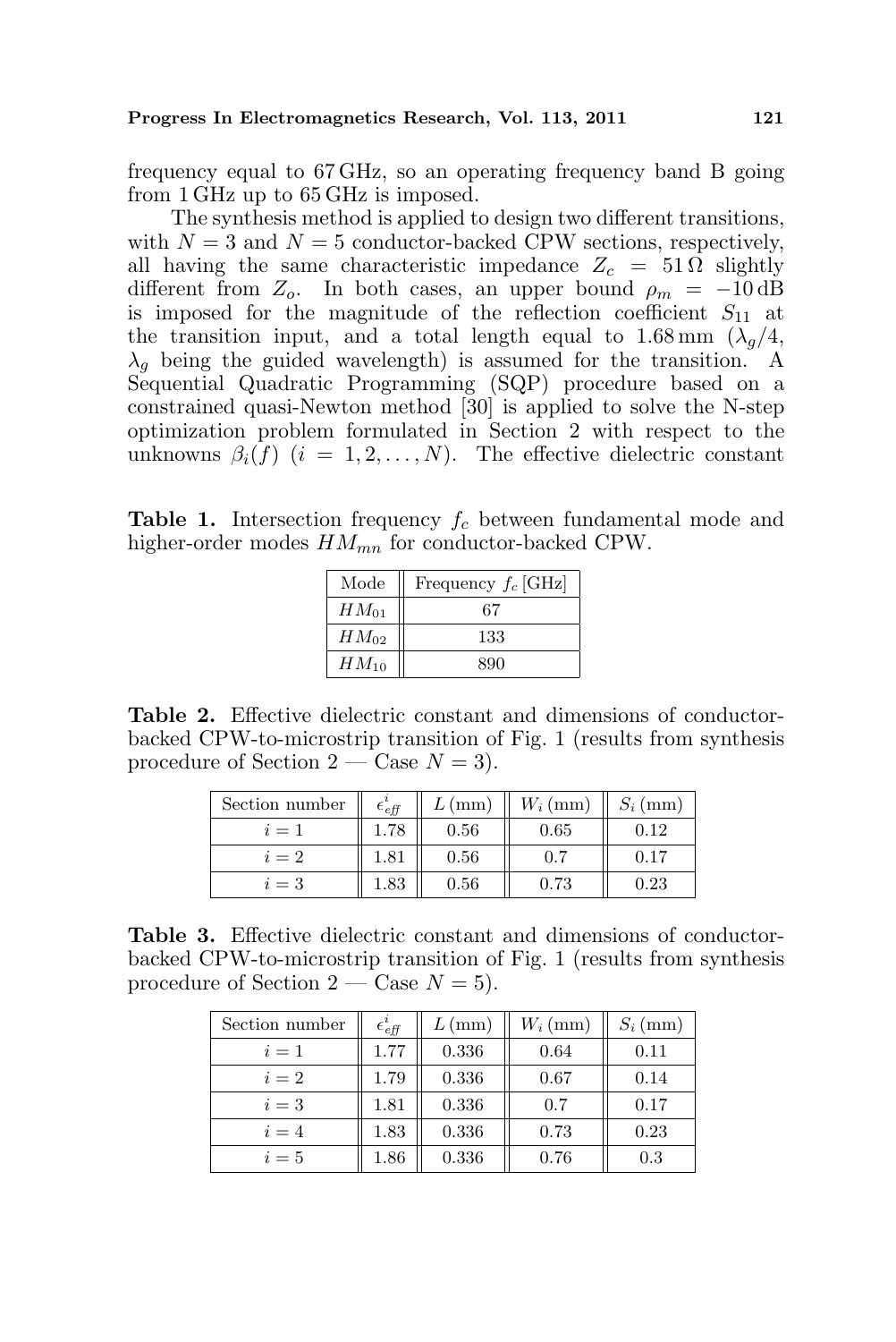#### 122 Costanzo

 $\epsilon_{\text{eff}}^{i}$  and the dimensions  $W_{i}$ ,  $S_{i}$  retrieved from the synthesis procedure are summarized in Tables 2 and 3 for each section of the two designed transitions with  $N = 3$  and  $N = 5$ , respectively. Each step of the synthesis procedure has required 3 iterations for the minimization of the relative functional.

To demonstrate the effectiveness of the optimization method, the analytical values of the phase constants  $\beta_i$  (i = 1, 2, ..., N) are computed from the synthesized parameters of Tables 2 and 3 by adopting the conformal-mapping expressions reported in [1]. A successful comparison between analytical and synthesized results can be observed under Fig. 3 for the phase constants  $\beta_1$  (Fig. 3(a)),  $\beta_2$ (Fig. 3(b)) and  $\beta_3$  (Fig. 3(c)) relative to the transition with  $N = 3$ sections. Analogous results are obtained for the case with  $N = 5$ sections.

To verify the satisfaction of constraint (9), the return loss  $S_{11}$ is computed from the synthesized phase constants  $\beta_i(i = 1, 2, \ldots, N)$ by adopting Eq. (7) under the hyphotesis of small losses, as discussed in Section 2. For both transition configurations, with  $N = 3$  and  $N = 5$  sections, respectively, the magnitude of the reflection coefficient is correctly below the fixed upper bound  $\rho_m = -10$  dB within the



Figure 3. Analytical and synthesized phase constants values for the transition with  $N = 3$  sections: (a)  $\beta_1$ , (b)  $\beta_2$ , (c)  $\beta_3$ .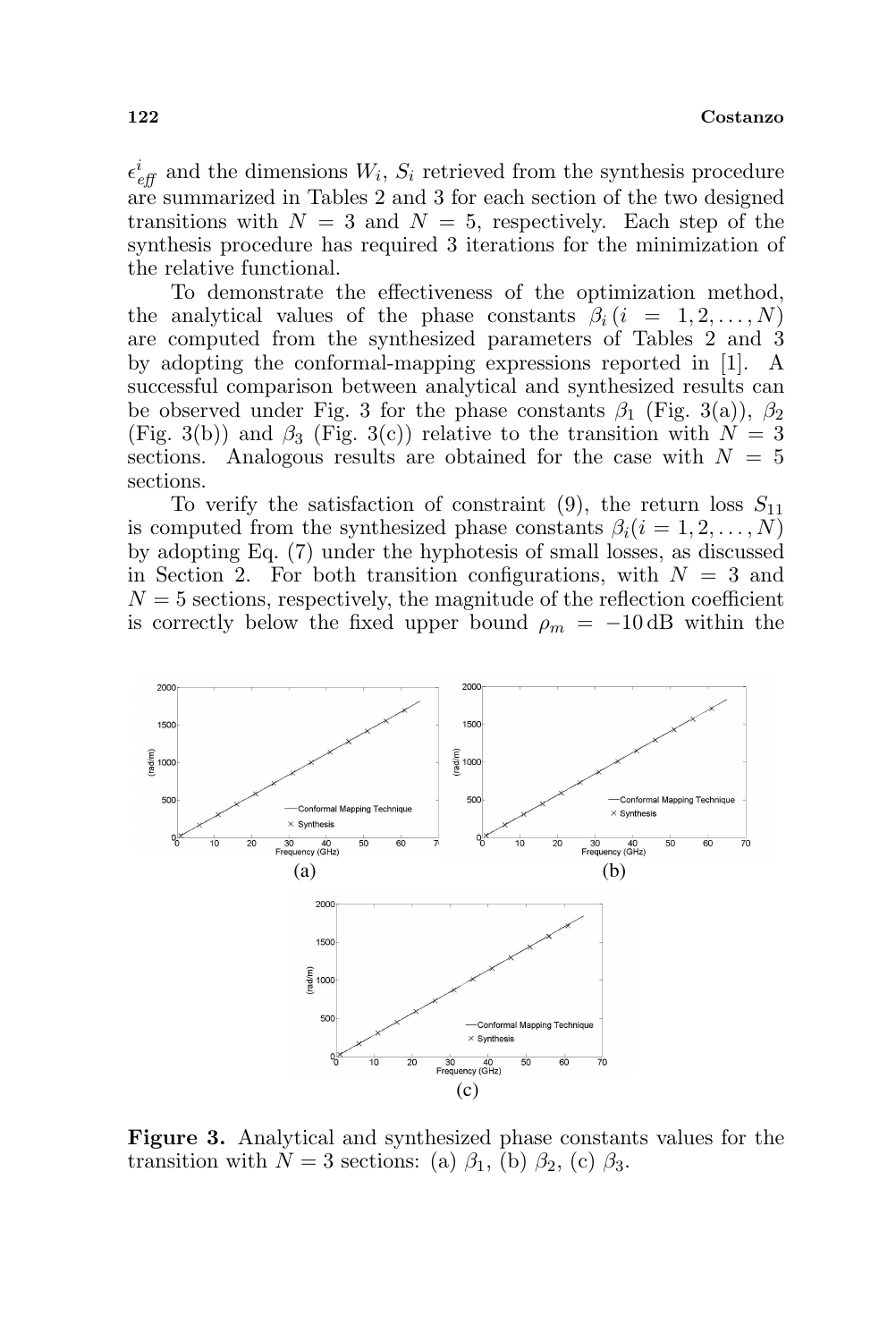

Figure 4. Return loss of conductor-backed CPW-tomicrostrip transitions obtained from the synthesis procedure.



Figure 5. Photograph of backto-back transition with  $N = 3$ sections.

prescribed frequency band going from 1 GHz up to 65 GHz (Fig. 4). In the same Fig. 4, the return loss for the connection with no matching structure is reported for reference.

### 4. EXPERIMENTAL RESULTS

The experimental validation of the proposed synthesis technique is performed by examining the S-parameters behavior of a backto-back transition obtained from two cascaded conductor-backed CPW-to-microstrip transitions, with  $N = 3$  sections, connected through a uniform conductor-backed CPW line. The two transitions dimensions are those summarized in Table 2, obtained from the N-step optimization procedure discussed in Section 2. A 10 mm length is fixed for the central conductor-backed CPW and the input microstrip lines. A photograph of the back-to-back prototype, realized by conventional photolitography, is illustrated in Fig. 5, where a particular of the  $N = 3$  steps transition is also reported. S-parameters measurements are performed by using the Anritsu 37269C network analyzer together with the Anritsu text fixture. Due to the frequency limitations of available instrumentation equipments, well working up to 40 GHz, higher frequencies are excluded from the measurement range. The experimental S-parameters of the back-to-back transition, shown in Figs. 6–7, are found to be in a satisfactory agreement with results obtained from Ansoft Designer simulations (Planar EM simulator), over the frequency range between 1 GHz and 40 GHz, thus confirming the broadband transmission behavior of the designed conductor-backed CPW-to-microstrip transition. In particular, the measured return loss correctly remains below the limit of −10 dB all over the frequency range fixed in the synthesis procedure.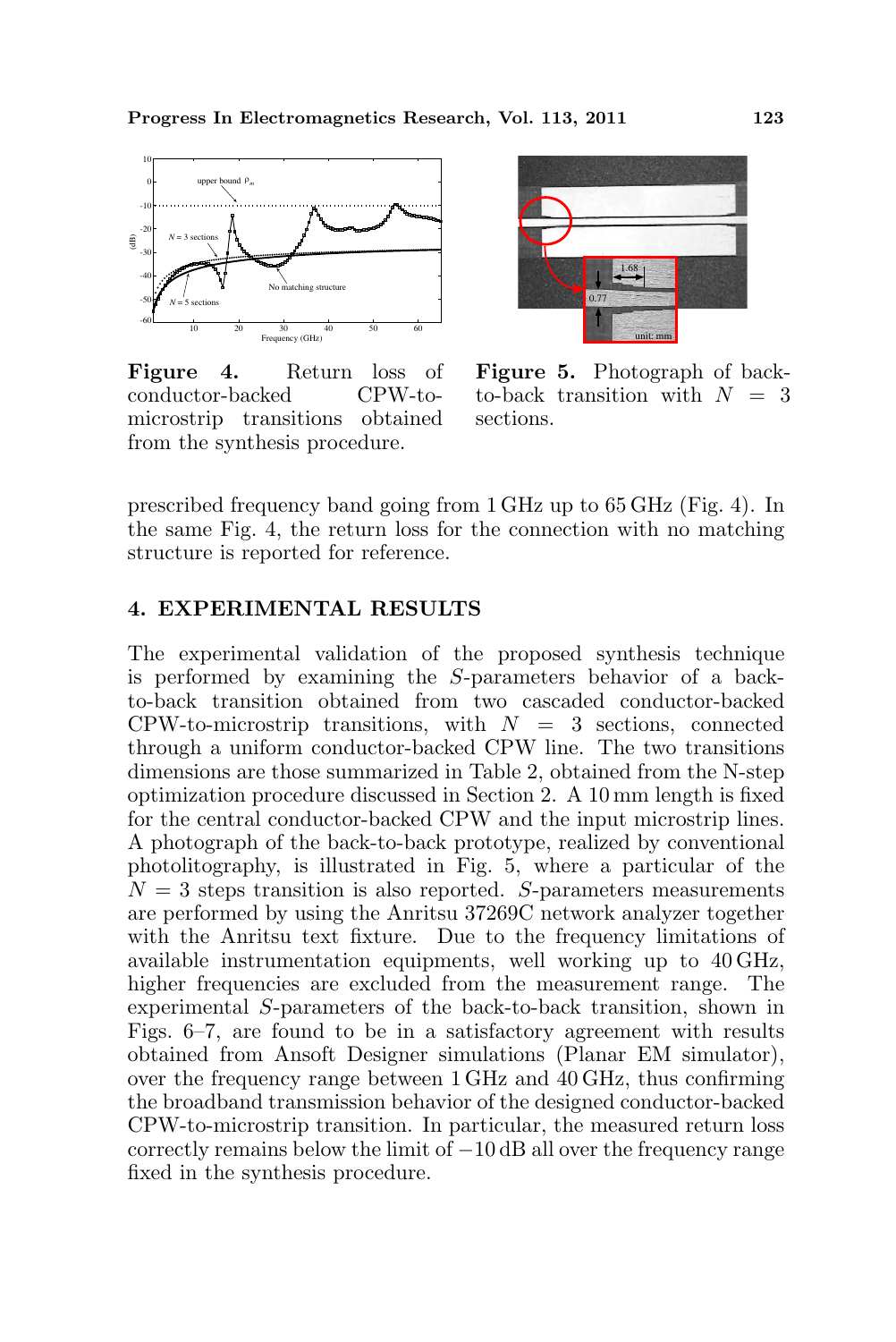

Figure 6. Reflection parameter of back-to-back  $N = 3$  sections transition prototype: comparison between simulations and measurements.



Figure 7. Transmission parameter of back-to-back  $N = 3$  setions transition prototype: comparison between simulations and measurements.

### REFERENCES

- 1. Simons, R. N., Coplanar Waveguide Circuits, Components, and Systems, Wiley-Interscience, New York, 2001.
- 2. Zhang, G. M, J. S. Hong, B. Z. Wang, Q. Y. Qin, J. B. Mo, and D.-M. Wan, "A novel multi-folded UWB antenna FED by CPW," Journal Electromagnetice Waves Applications, Vol. 21, No. 14, 2109–2119, 2007.
- 3. Chen, N.-W. and Y.-C. Liang, "An ultra-broadband, coplanarwaveguide FED circular monopole antenna with improved radiation characteristics," Progress In Electromagnetics Research C, Vol. 9, 193–207, 2009.
- 4. Dastranj, A. and M. Biguesh, "Broadband coplanar waveguide-FED wide-slot antenna," Progress In Electromagnetics Research  $C$ , Vol. 15, 89–101, 2010.
- 5. Simons, R. N. and R. Q. Lee, "Coplanar-waveguide/Microstrip probe coupler and applications to antennas," IEE Electronics Letters, Vol. 26, 1998–2000, 1990.
- 6. Mirshekar-Syahkal, D., D. J. Newson, D. Wake, and I. D. Henning, "Wide-band transitions for applications in MMIC's and OEIC's," IEEE Microwave Guided Wave Lett., Vol. 4, 299–300, 1994.
- 7. Dib, N. I. R., N. Simons, and L. P. B. Katehi, "New uniplanar transitions for circuit and antenna applications," IEEE Trans. Microwave Theory Tech., Vol. 43, 2868–2873, 1995.
- 8. Gauthier, G. P., L. P. Katehi, and G. M. Rebeiz, "W-band finite ground coplanar waveguide (FGCPW) to microstrip line transition," 1998 IEEE MTT-S Int. Microwave Symp. Digest,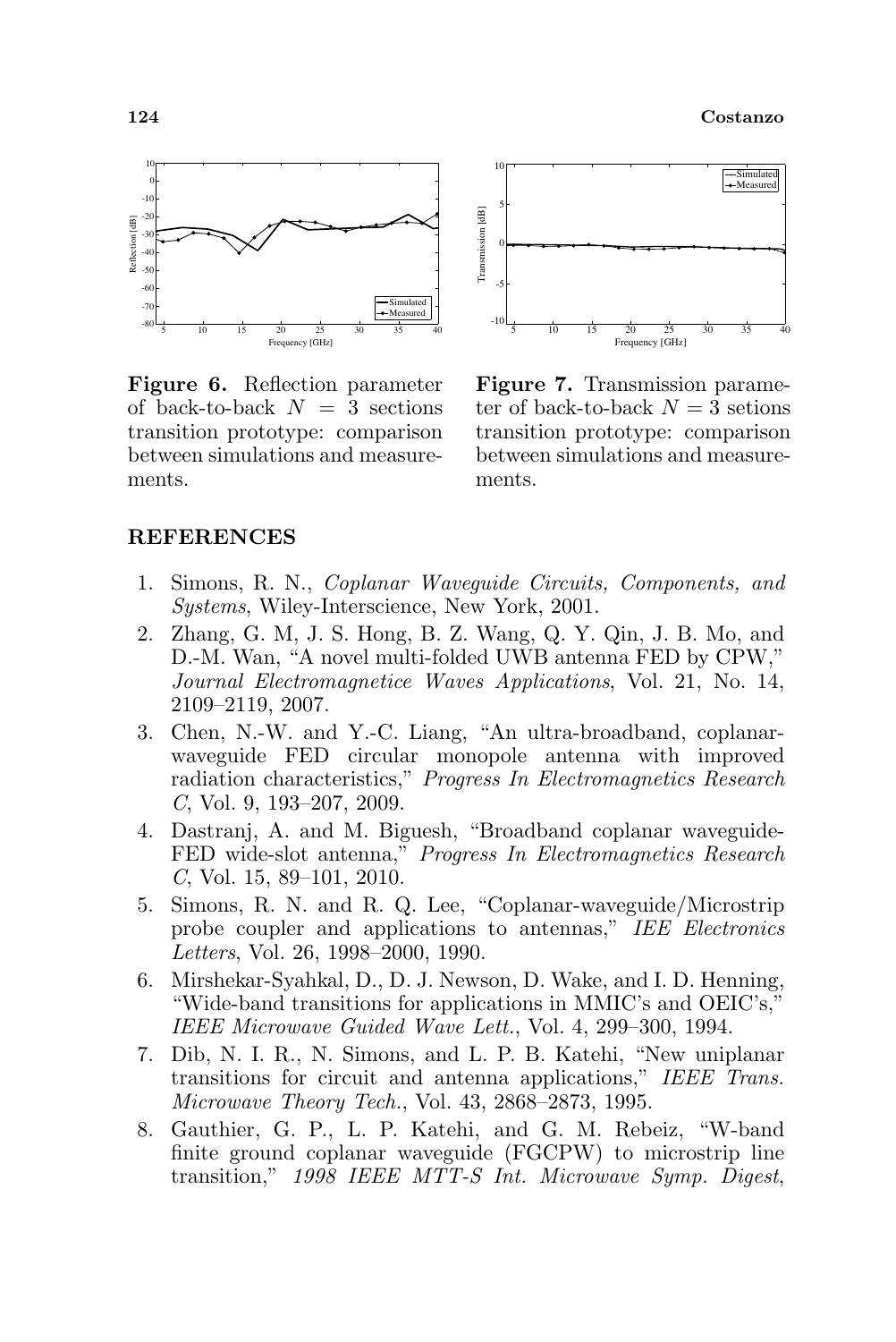107–109, 1998.

- 9. Ellis, T. J., J.-P. Raskin, L. P. Katehi, and G. M. Rebeiz, "A wideband CPW-to-microstrip transition for millimeter-wave packaging," 1999 IEEE MTT-S Int. Microwave Symp. Digest, 629–632, 1999.
- 10. Raskin, J.-P., G. Gauthier, L. P. Katehi, and G. M. Rebeiz, "Mode conversion at GCPW-to-microstrip-line transitions," IEEE Trans. Microwave Theory Tech., Vol. 48, 158–161, 2000.
- 11. Safwat, A. M. E., K. A. Zaki, W. Johnson, and C. H. Lee, "Novel design for coplanar waveguide to microstrip transition," 2001 IEEE MTT-S Int. Microwave Symp. Digest, 607–610, 2001.
- 12. Safwat, A. M. E., K. A. Zaki, W. Johnson, and C. H. Lee, "Novel transition between different configurations of planar transmission lines," IEEE Microwave Wireless Comp. Lett., Vol. 12, 128–130, 2002.
- 13. Riaziat, M., I. J. Feng, R. Majidi-Ahy, and B. A. Auld, "Singlemode operation of coplanar waveguides," IEE Electronics Letters, Vol. 23, 1281–1283, 1987.
- 14. Safwat, A. M. E., K. A. Zaki, W. Johnson, and C. H. Lee, "Mode-matching analysis of conductor backed coplanar waveguide with surface etching," Journal of Electromagnetics Waves and Applications, Vol. 15, No. 5, 627–641, 2001.
- 15. Riaziat, M., R. Majidi-Ahy, and I.-J. Feng, "Propagation modes and dispersion characteristics of coplanar waveguides," IEEE Trans. Microwave Theory Tech., Vol. 38, 245–251, 1990.
- 16. Heinrich, W, F. Schnieder, and T. Tischler, "Dispersion and radiation characteristics of conductor-backed CPW with finite ground width," 2000 IEEE MTT-S Int. Microwave Symp. Digest, 1663–1666, 2000.
- 17. Pozar, D. M., Microwave Engineering, John Wiley and Sons, New York, 2005.
- 18. Fano, R. M., "Theoretical limitations of the broadband matching of arbitrary impedances," J. Franklin Institute, Vol. 429, 57–85, 139–154, 1950.
- 19. Abramowitz, M. and I. A. Stegun, Handbook of Mathematical Functions, Dover, New York, 1972.
- 20. Wang, S.-N. and N.-W Chen, "Compact, ultra-broadband coplanar-waveguide bandpass filter with excellent stopband rejection," Progress In Electromagnetics Research B, Vol. 17, 15– 28, 2009.
- 21. Vinoy, K. J. and P. U. Reddy, "Design of narrowband bandpass